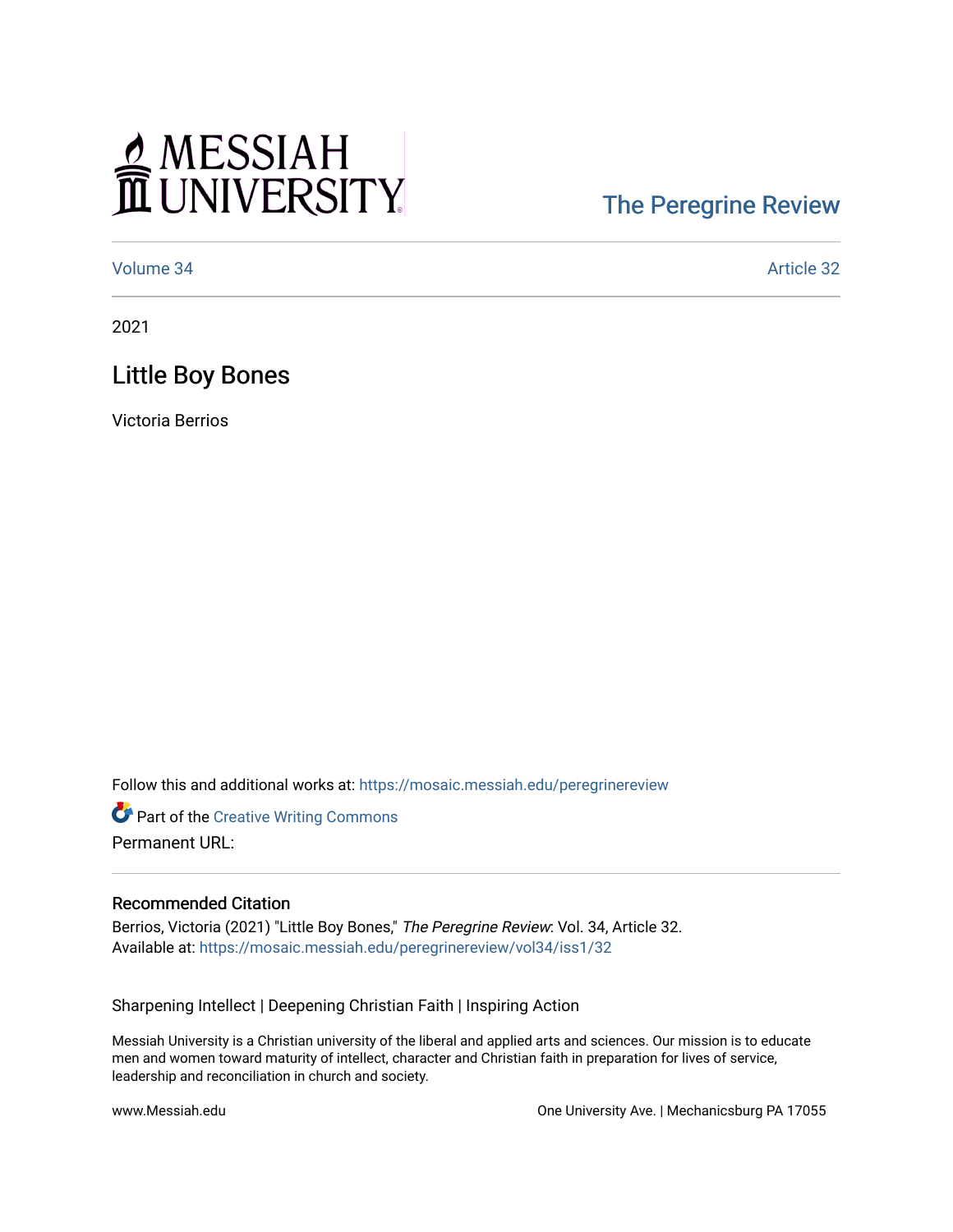#### Little Boy Bones

Victoria Berrios

Little boy bones. Crushed under the weight of hard-line masculine agenda; An initiation, A solemn rite, A poison called elixir, Told to smack your lips at the taste like iron, From the blood of Christian warriors, Chivalry turned violent, turned blind-Your only mirror, a blade. The death of generations of manhood in that cup, that elixir you're forced to swallow.

Little boy bones. Crushed within your small frame. Limbs that wanted to climb trees in peace, Now dangled as the marionette toys of someone else's perversion.

Little boy bones. Playing in the shadows of your own suspended limbs. Someone else still holds the strings, Dancing the imitation of achievement; The illusion of compensation. No one wins.

Little boy bones. Learned to live with the constant pain. Learned to climb mountains, next. Not out of the woods yet.

Little boy bones. What to do with the strings of the marionette limbs? How about make others hurt? Just one. Just for a moment. Just for a day. A week. A few years. A childhood.